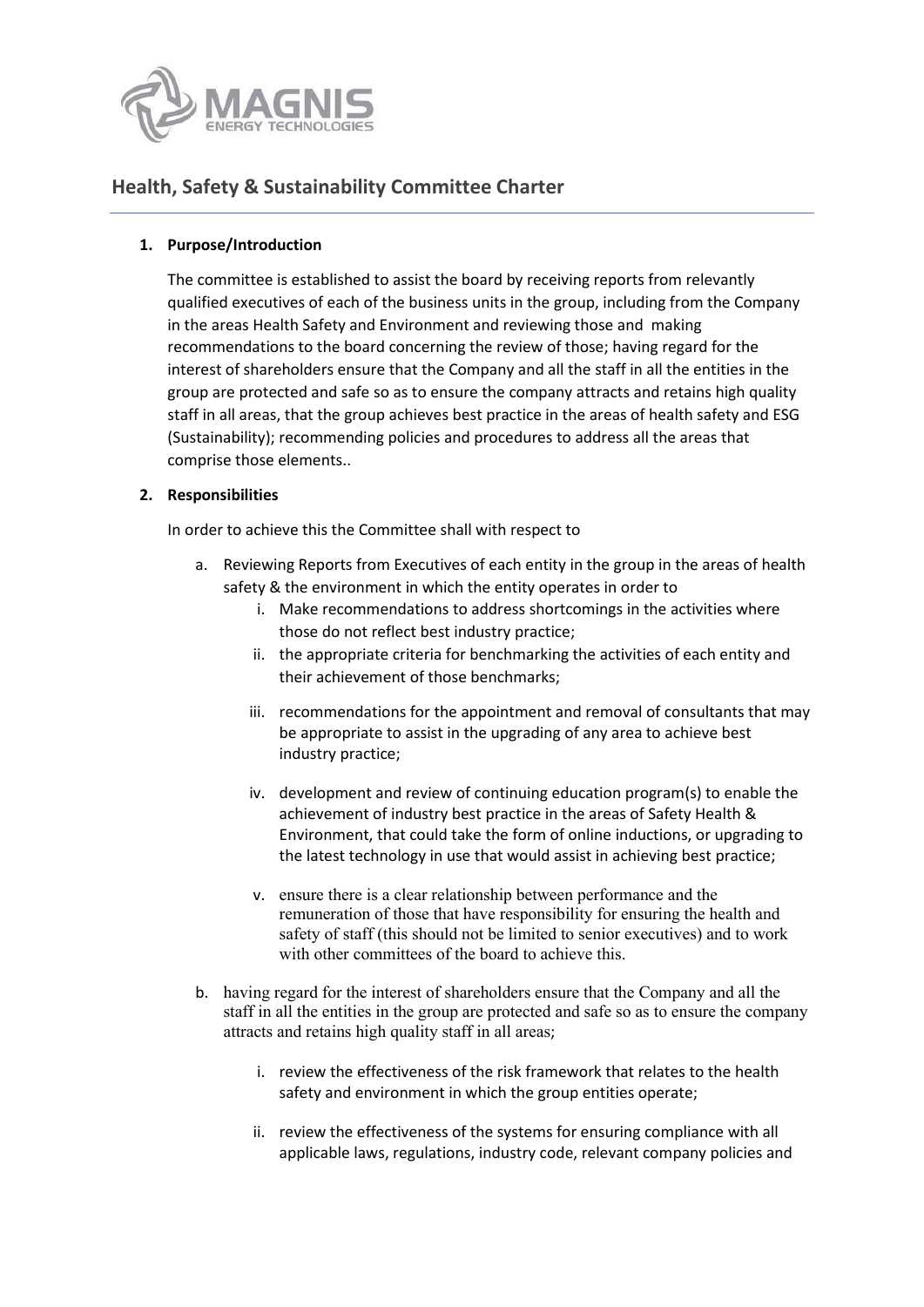

# **Health, Safety & Sustainability Committee Charter**

material licences, permits and agreements as they relate to the health, safety & environment in which the Company operates;

- iii. to perform any other tasks referred to the committee by the Board or the Executive Chairman.
- c. achieving best practice in the areas of health safety and ESG (Sustainability by);
	- i. recommending policies and procedures to address all the areas that comprise those elements;
	- ii. reviewing and making recommendations to the Board in relation to significant public statements as they relate to the areas that are considered as ESG (sustainability) including assisting with the production and review of the sustainability report; and
	- iii. overseeing the creation of and review of all policies and procedures in the area considered as ESG.

#### **3. Membership/Composition**

The membership of the committee consists of:

- the chair, who will be an independent non-executive director; and
- at least two other non-executive directors.
- The executive chairman and the CEO/Managing director (if one is appointed) will be ex officio members of the committee and involved with all matters in relation to a & b above except those directly relating to his/her own appointment, review and remuneration.

#### **4. Meetings**

There should be a minimum of three meeting per annum. The quorum of the committee will be two members and the company secretary shall act as secretary to the committee.

the secretary will convene meetings of the committee at the direction of the Board or the request of the Committee Chair;

the committee will determine its own procedures and whilst the members are geographically in different countries the meetings can be held either via video or tele conference